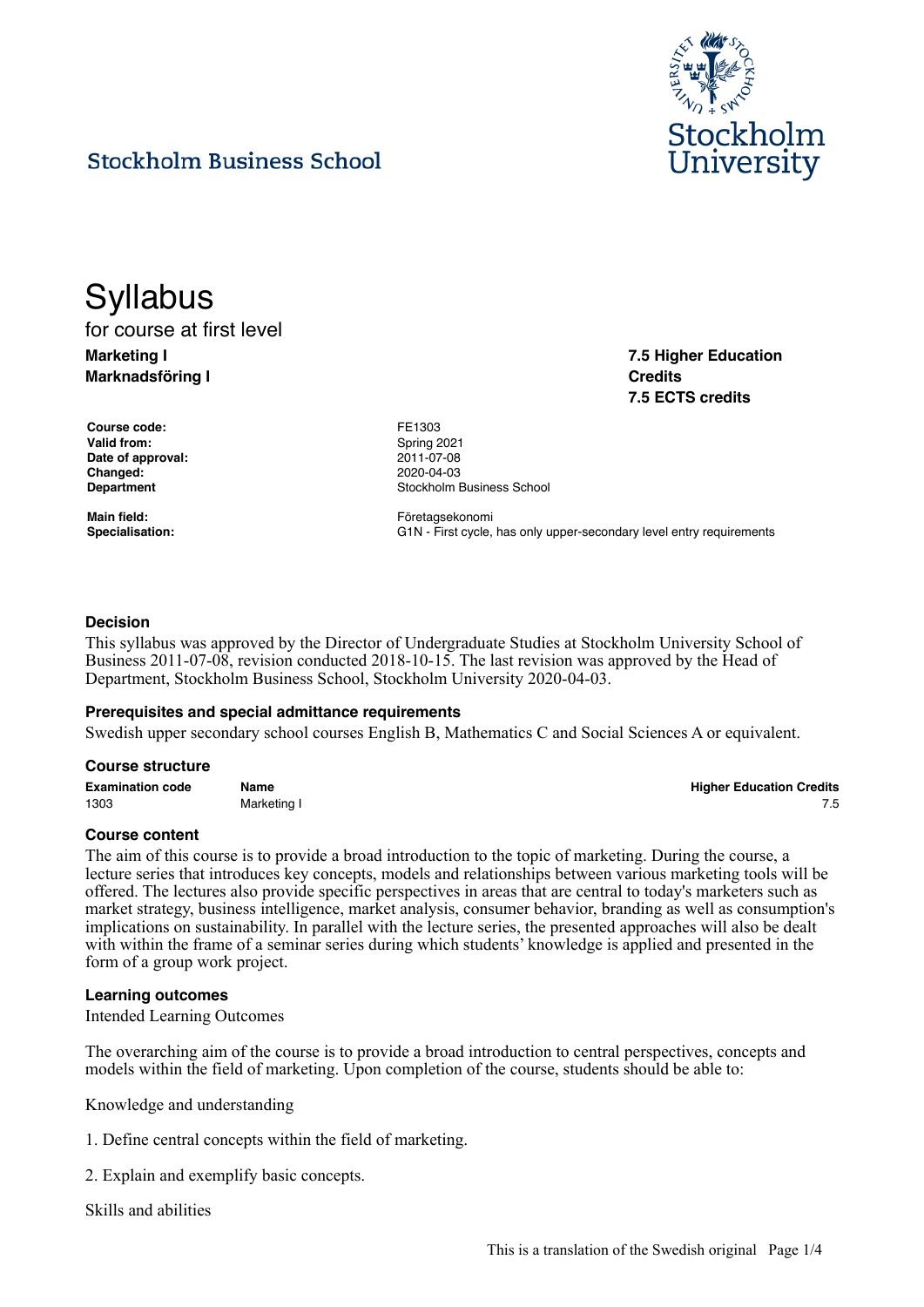3. Apply marketing approaches, concepts and models.

4. Analyze different theoretical marketing approaches in connection with application within different industries and connect these to sustainability.

Judgement and approach

5. Explain and justify the choice of theoretical approach.

6. Critically reflect on and evaluate the selected approaches.

# **Education**

The course consists of a combination of lectures, seminars and group work and requires a significant portion of self-study on the part of students. Assessment for the course will be continuous and is carried throughout the different activities of the course.

The course workload is 200 hours equivalent to 7.5 ECTS (40 hours per week equivalent to 1.5 ECTS).

The language of instruction is Swedish and English.

# **Forms of examination**

Assessment for the course will be continuous and is carried throughout the different course activities. Each assessment task is weighted in relation to its importance in the overall assessment of the course. The student's results from the different assessment tasks are added up to a total course score that will then translate into the final grade for the course.

Assessment tasks

The course contains the following weighted assessment tasks:

1. Individual final examination: assesses intended learning outcomes 1, 2, 3, 4; constitutes 80% of total course points.

2. Group work project: assesses intended learning outcomes 3, 4, 5, 6; constitutes 20% of total course points.

# Grading

After completion of the course, students will receive grades on a scale related to the intended learning outcomes of the course. Passing grades are A, B, C, D and E. Failing grades are Fx and F. A grade Fx can be completed for a grade E.

A course comprises 0–100 course points. Receiving a final passing grade requires at least 50 course points. The scale for the final grade is tied to fixed score intervals: A: 90-100; B: 80-89; C: 70-79; D: 60-69; E: 50- 59; Fx: 45-49; F: 0-44. The grades correspond to the total score points a student obtains (over a total of 100) for all the weighted assessment tasks combined as part of the continuous assessment for the course.

Each assessment task is awarded 0–100 points. The score for a single assessment task is the number of points multiplied by its percentage weight, and the combined total of score points for all weighted assessment tasks for the course are added up to a final score between 0 and 100 which then translates into a corresponding final course grade between A and F.

Assessment task 1 is assessed on a 100-point scale.

Assessment task 2 (group work project) is awarded in the following intervals: 50; 55; 60; 65; 70; 75; 80; 85; 90; 95; and 100. Students must get at least 50 points to be allowed to count the Group work project.

The student is responsible for completing the course's assessment tasks: that a sufficient amount of course points is earned and a passing course grade is obtained. The course's final assessment task can be taken twice: 1) during the course's first scheduled occasion; and, if a passing result (at least 50 course points) was not achieved at the first occasion, 2) at the course's second, scheduled occasion. All other assessment tasks are offered once during the course.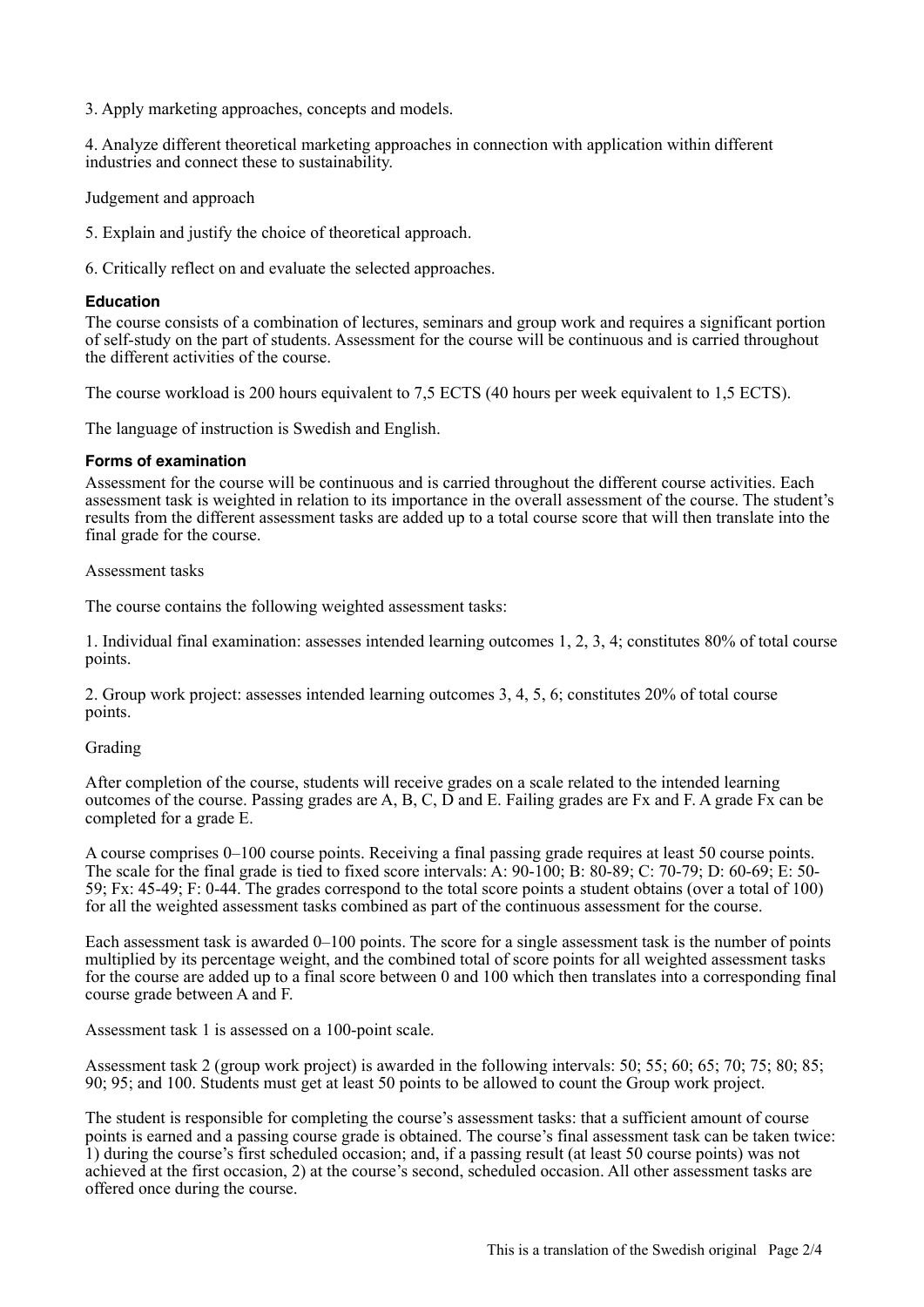A passing grade (A–E) in the course is obtained when a student has achieved at least 50 course points.

A failing grade (Fx or F) in the course is obtained when a student has not achieved  $\geq 50$  course points:

- If 45–49 course points are achieved, a grade Fx is obtained, which can be completed for a grade E within 3 semester weeks after receiving instructions from the course director. If a complementary task is not completed within this time limit, and the course's two final assessment tasks have been accomplished, the course grade Fx is confirmed, implying that the student must re-register for the course and that previously acquired course points are forfeited. Note that first-time registered students have priority access to the seminar groups.

- If less than 45 course points are achieved, a grade F is obtained, implying that the entire course must be retaken and that previously acquired course points are forfeited.

Re-registration implies that:

- first-time registered students have priority access to the course's group registration;

- the final assessment task can be re-assessed without attendance at any of the course's other learning activities and without points from the course's other assessment tasks are accredited.

Students receiving a passing grade may not retake the final examination or complete a previously not completed assessment task to attain a higher grade. A passing grade may not be turned into a failing grade upon the request of a student.

# Assessment criteria

Assessment criteria are designed as overall assessments, combined qualitative descriptions of what the student is expected to do in order to demonstrate how well the course's learning outcomes are achieved. The assessment criteria are based upon the general abilities as expressed in the degree objectives of the Higher Education Ordinance (appendix 2, System of Qualifications). The list of abilities below is a compilation of these degree objectives. To pass the course (grade E) students should demonstrate general ability to:

- recall, understand and explain course content, the course subject and its scientific basis and methodology;
- apply course content;
- critically analyse course content;
- problematise course content;
- orally and in writing, present and discuss course content;
- assess course content in terms of scientific, social, and ethical aspects;
- relate course content to current social issues;
- meet standards of written presentation and formal accuracy.

The following assessment criteria are used to decide to what extent students have demonstrated these abilities and hence fulfil the course's intended learning outcomes, whereby a grading decision can be made. A higher grade-level presupposes the abilities at lower levels.

# $A$  (Excellent) $\square$

The student demonstrates ability to evaluate and relate to the content of the course from a comprehensive, critically reflective perspective, as well as to transfer and apply insights in new, meaningful contexts.

# B (Very Good)

The student demonstrates ability to, from an overarching and coherent perspective of the field, understand and use concepts to explain how different aspects of the course relate to each other, interconnect and become meaningful.

 $C(Good)$